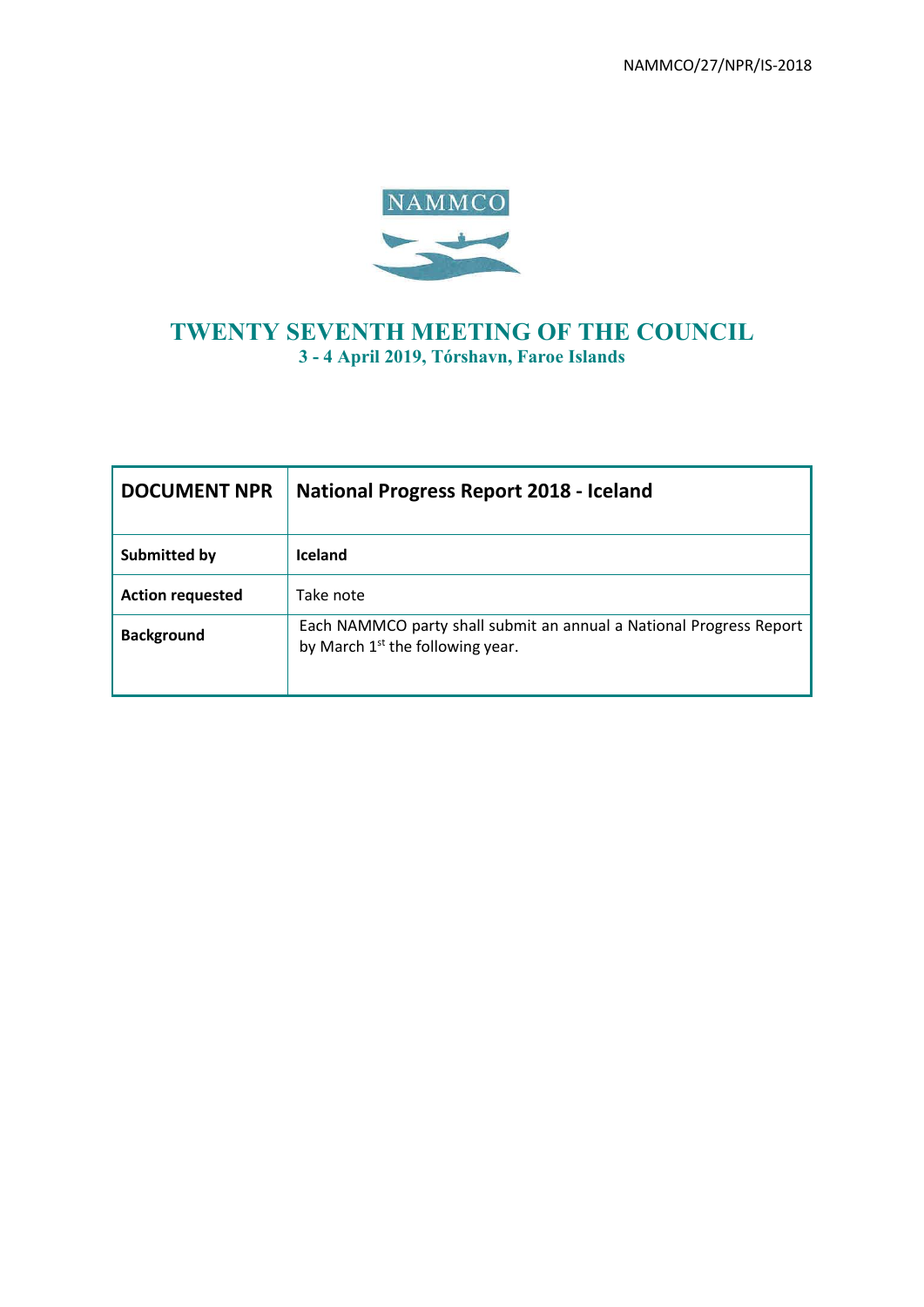# **ICELAND**

# **PROGRESS REPORT ON MARINE MAMMALS IN 2018**

*Compiled by* Gísli A. Víkingsson, Þorvaldur Gunnlaugsson, Sverrir D. Halldórsson and Sandra M. Granquist.

Marine and Freshwater Research Institute (MFRI), Reykjavík Iceland

# **I INTRODUCTION**

The following text reports on studies on marine mammals in Icelandic and adjacent waters in 2018. The studies were conducted by the following research institutes: Marine and Freshwater Research Institute, Reykjavík, Húsavík Research Centre (HRC), Húsavík Whale Museum (HWM); Faxaflói Cetacean Research project (FCR), Innovation Centre, Iceland (ICI); Keldur, Institute for Experimental Pathology (KIEP); The National University Hospital of Iceland; The Institute of Natural History (INH); University of Iceland (UI), University of British Columbia in Canada, University of Barcelona in Spain, University of St Andrews in Scotland, Icelandic Seal Center (ISC), BioPol, Hólar University Collage, the University of Stockholm, Natural History Museum of Sweden, Natural History Museum of Denmark, Maine University and University of Aarhus, Denmark, University of Potsdam. Queries for information on research were sent to all offices, individuals and private commercial platforms such as whaling and whale watching companies known to have been involved in marine mammal research or data collection during the period.

# **II RESEARCH BY SPECIES 2018**

## **Fin whale**

The long-term biological sampling program of fin whales was continued in 2018 by the MFRI after a two-year halt in the whaling operations. The total catch of 144 fin whales was sampled at the whaling station in addition to two blue/fin hybrids whales. This data collection includes measurements of morphometrics, body condition and sampling for age determination, reproduction, feeding ecology, genetics and various chemical analyses. For the first time two fin/blue whale hybrids were caught in a single season. Previously four such hybrids had been caught in the fin whaling operations since 1983, and two more identified from biopsy samples in Icelandic waters. A whale research team from the University of British Columbia has conducted various research projects on fin whales at the whaling station in Hvalfjörður in recent years. The research program is wide ranging and has i.a. focused on analysis of anatomical features related to engulfment feeding and diving in fin whales. This includes a study of many structures in the head and thorax including diaphragm, arteries, nerves and muscles in the ventral groove blubber and tongue, esophagus, pharynx, lung and baleen.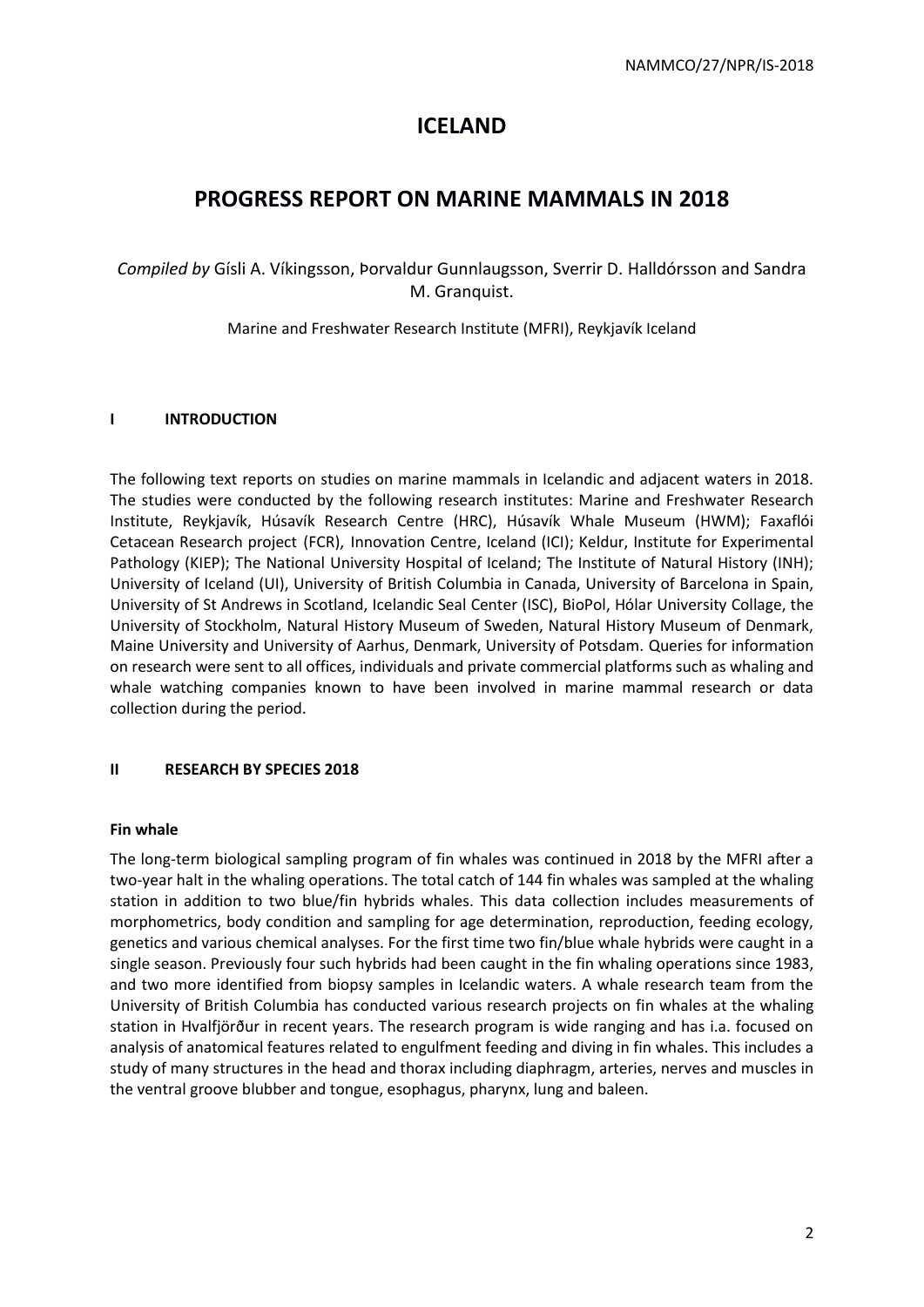Starting in 2014, a research collaboration has been established between the marine mammal research group of the University of Barcelona, led by Alex Aguilar and Asunción Borrell, and the MFRI. The objective is to validate and expand the use of a number of chemical tracers to investigate the ecology and demographic structure of baleen whales, particularly fin and common minke whales and lately also sperm, killer and humpback whales. Research has focused on the use of stable isotopes of various elements (C, N, O, S), trace elements, as well as several biochemical and molecular markers.

Research on the structure and function of the inner ear of fin whales continued under leadership of National University Hospital of Iceland. Some of the samples have been submitted to large international study on the effects of acoustic pollution on the hearing of cetaceans [\(https://horizon](https://horizon-magazine.eu/article/noisier-waters-linked-behaviour-change-hearing-loss-whales.html)[magazine.eu/article/noisier-waters-linked-behaviour-change-hearing-loss-whales.html\)](https://horizon-magazine.eu/article/noisier-waters-linked-behaviour-change-hearing-loss-whales.html). A summary of this project is given in Appendix 4.

## **Common minke whale**

Biological sampling from the common minke whale hunt in Iceland continued under the auspices of the MFRI. For all minke whales, the mitochondrial Control Region and a standard set of 16 nuclear microsatellites is genotyped for population/stock assessment in collaboration with the University of Potsdam.

Studies continued at the MFRI on the development of a new ageing method for common minke whales. Analysis of stomach contents were continued using traditional methods and preparations are undeway to use DNA analysis of food remains for comparison.

The HRC in Húsavík contined their long-term photo-identification and sightings studies of common minke whales.

## **Humpback whale**

As in 2015-2017 humpback whales were the primary species of a whale observation effort during an ecosystem survey focused on capelin in September 2018.

The abundance of capelin was low but as in previous years the humpback whales were concentrated in the area where capelin was detected.

Two humpback whales were tagged in NW Icelandic waters towards the end of this cruise.

The HRC in Húsavík contined their long-term photo-identification and sightings studies of humpback whales in Skjálfandi bay. The MFRI continued their photo-identification studies including the development of the central national humpback whale photo-id database: <https://www.hafogvatn.is/en/research/whale-research/whale-photo-id>

Pinger trials were conducted in connection with the PhD project of Charla Basran, this included playbacks using whale pinger and seal scarer as well as test with whale pingers on a purse seine vessel.

## **Blue whale**

The HRC in Húsavík continued their long-term photo-identification and sightings studies of blue whales in Skjálfandi bay. Acoustic tags were deployed on two blue whales in Skjálfandi Bay and playbacks with low frequency sounds to blue whales.

Two more fin/blue whale hybrids were genetically confirmed by the MFRI (see fin whales above).

## **Killer whale**

In 2018 the MFRI and the Icelandic Orca Project conducted a field season in Vestmannaeyjar during June, July and August, continuing a long-term project on killer whales, which started in 2008. The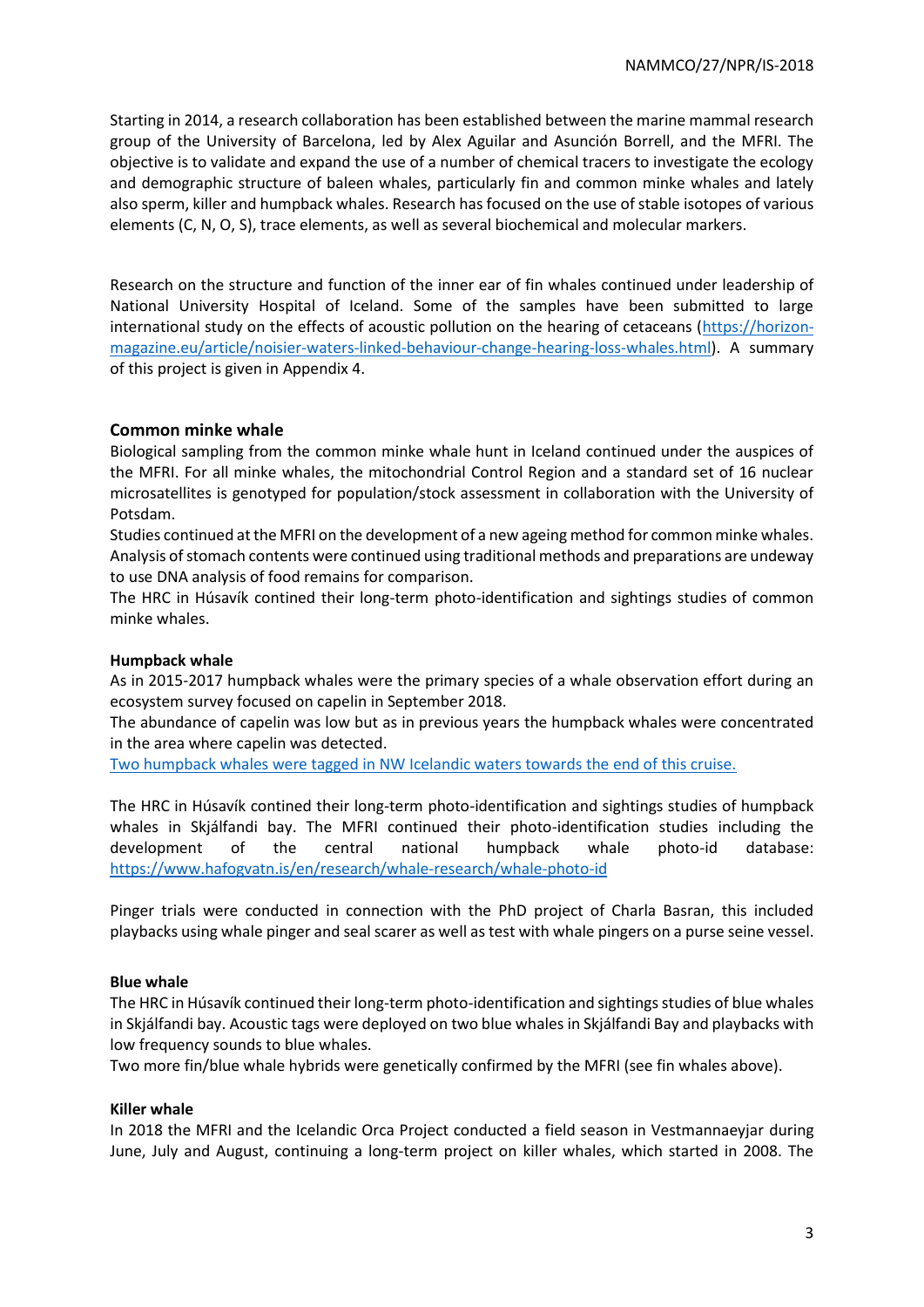current focus of the project is to investigate dietary specialisation in killer whales and thus the field work focused on collecting information on prey targeted and dietary preferences of individual whales by collection of photo-identifications and observation of feeding events. There was also a land-based station that allowed for a broader monitoring of variations in the occurrence of killer whales as well as other cetaceans in the local marine ecosystem. In collaboration with Dr. Paul Wensveen of the University of Iceland, two moored hydrophones were deployed during the summer to monitor cetacean occurrence in the area and effects of vessel noise. The Icelandic killer whale catalogue containing over 400 killer whale individuals identified between 2006 and 2015 was published on the MFRI web in 2017: https://www.hafogvatn.is/static/research/files/hv2017-005pdf

## **White-beaked dolphins**

The HRC in Húsavík contined their long-term photo-identification and sightings studies of whitebeaked dolphins in Skjálfandi bay. C-PODS were deployed in Skjálfandi Bay for detection of whitebeaked dolphins.

Efforts to estimate bycatch of white-beaked dolphins in fisheries continued at the MFRI.

#### **Harbour porpoise**

Efforts to estimate bycatch of harbour porpoises in fisheries continued at the MFRI. Status of this work was reported to the NAMMCO WG on Bycatch estimation in 2018.

Accoustic porpoise deterrents (pingers) were tested for the first time in the Icelandic cod gillnet fishery in April of 2017, but their use showed no reduction in porpoise bycatch, as 7 porpoises got caught in nets with pingers, while 5 porpoises got caught in control nets nearby. Another type of porpoise deterrents (PALs) were tested in the cod gillnet fishery in April of 2018 and like the pingers, showed no reduction in porpoise bycatch as 12 porpoises were caught in nets with the devices, while 11 porpoises got caught in the control nets. Further trials with pingers are planned in April this year.

Collaboration of the MFRI with the University of Potsdam on harbour porpoise genetic research is ongoing (Lah et al. 2016). Among the objectives of this study is estimation of population size based on close kin analysis. For all harbour porpoises, the mitochondrial Control Region and a standard set of 15 nuclear microsatellites is genotyped for population/stock assessment and close-kin-based estimation of population size. Furthermore, multiple nuclear Single Nucleotide Polymorphisms (SNPs) are typed in a representative subset of samples. Since 2017 fishermen have received a payment for each harbour porpoise DNA tissue sample that they send in to the MFRI, and this has resulted in increased number of samples obtained. Around 200 samples have been received per year this way in addition to the samples from bycaught porpoises in the gillnet survey around Iceland in the spring and occasional samples from stranded animals. Preliminary results were presented to a workshop on harbour porpoises in November 2018.

C-PODS were deployed in Skjálfandi Bay for detections of harbour porpoises.

## **Other (multi) cetacean species**

Unusually many cetacean stranding events were recorded in Iceland in 2018, the highest number since the establishment of MFRI's stranding network in the 1980's.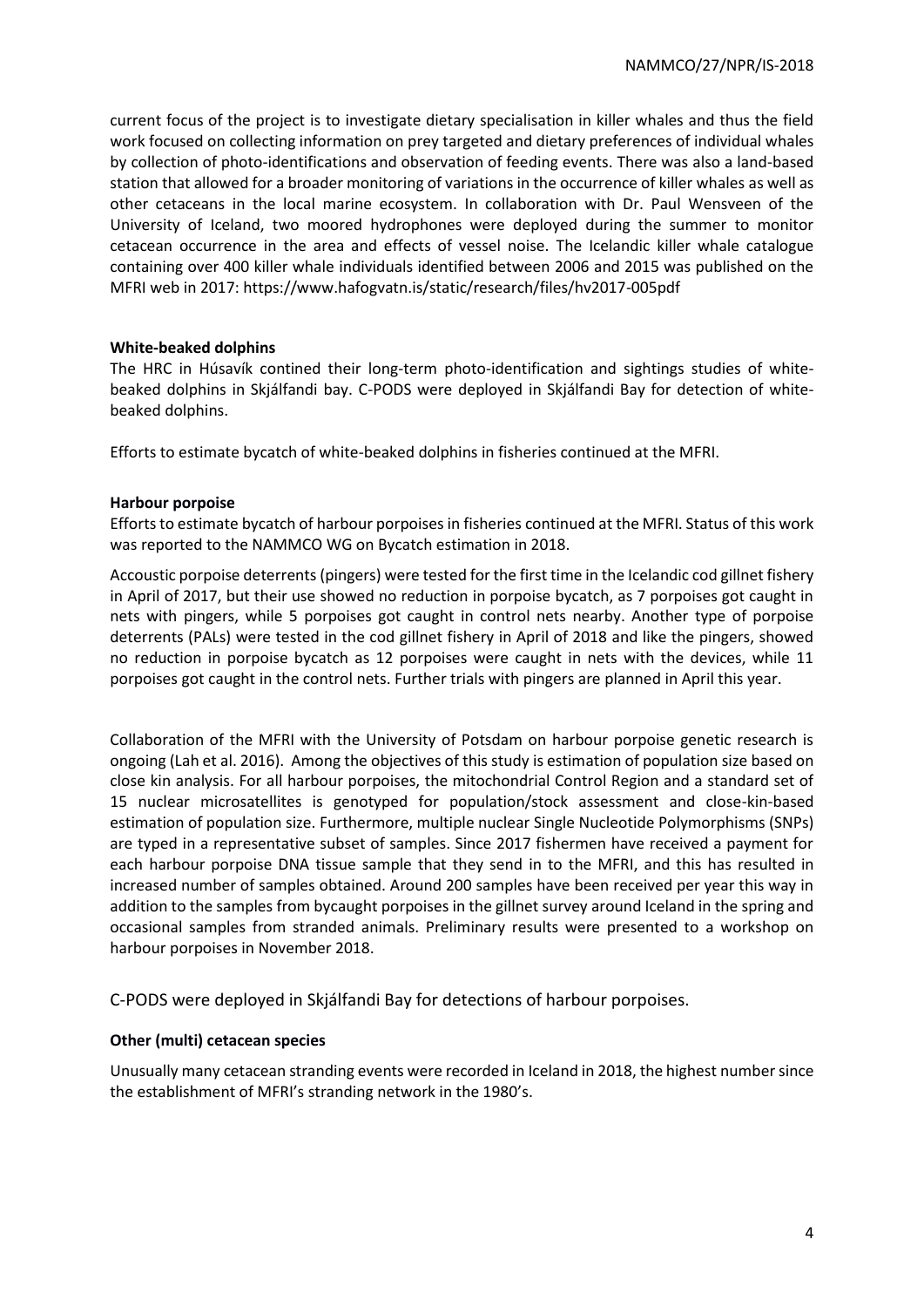## **Harbour seals**

A new harbour seal census was conducted by MFRI and ISC during 2018 and analysis is ongoing (Granquist and Hauksson, in prep.). Due to the recent decrease in the population, efforts are taken by MFRI and ISC to improve knowledge on population demographics and factors contributing to mortality and/or affecting the status of the population. Research on timing of pupping period and pup production was initiated in 2009 and analysis and manuscript preparation carried out during 2018. A new project was initiated, where haul-out behavior was monitored by using camera traps. The results from the project will increase knowledge in factors affecting haul-out behaviour,and will assist in improving census design. Efforts to estimate bycatch of harbour seals in fisheries continued at the MFRI.

Results of harbour seal diet in river mouths in the north west of Iceland (project initiated in 2008 by ISC and MFRI) based on hard-part analysis and prey-DNA metabarcoding analysis was published in a paper (Granquist et al. 2018).

A study on the effect of land- and boat-based tourism on the spatial and behavioural haul-out patterns of harbour seals was initiated by ISC and MFRI in 2008, as well as interdisciplinary research on best practice and management of seal watching. The study continued during the year and results regarding the perception of marine mammal watching tourists towards marine mammal conservation (Burns et al., 2018) and ethics (Aquino et al. 2018) was published.

Results from a study conducted in co-operation between MFRI, ISC, UI and University of Aarhus, Denmark on vocalisations and behaviour of male Icelandic harbour seals during the mating season was published in a master thesis (Rössler 2018).

A study of harbour seal genetics was initiated in 2016, in cooperation between MFRI, ISC and the Natural history museum of Denmark and analysis continued during 2018.

## **Grey seals**

To estimate the current status of the Icelandic grey seal population, an aerial census was conducted by MFRI in cooperation with ISC during the pupping period in 2017 and analysis was made during 2018 (Granquist and Hauksson 2019).

A project was initiated in October 2016 where five grey seal pups were tagged with satellite tags to map habitat use and the analysis and manuscript preparation continued during 2018 (Baylis et al. in prep.).

A study of grey seal genetics was initiated in 2016, in cooperation between MFRI, ISC, the Natural history museum of Denmark and Main University, and analysis continued during 2018.

Efforts to estimate bycatch of grey seals in fisheries continued at the MFRI.

## **Other (multi) pinniped species**

A project investigating environmental toxicants in seals in Icelandic waters was initiated by MFRI during 2017 and analysis continued in 2018. Very little is known about contaminants in Icelandic seal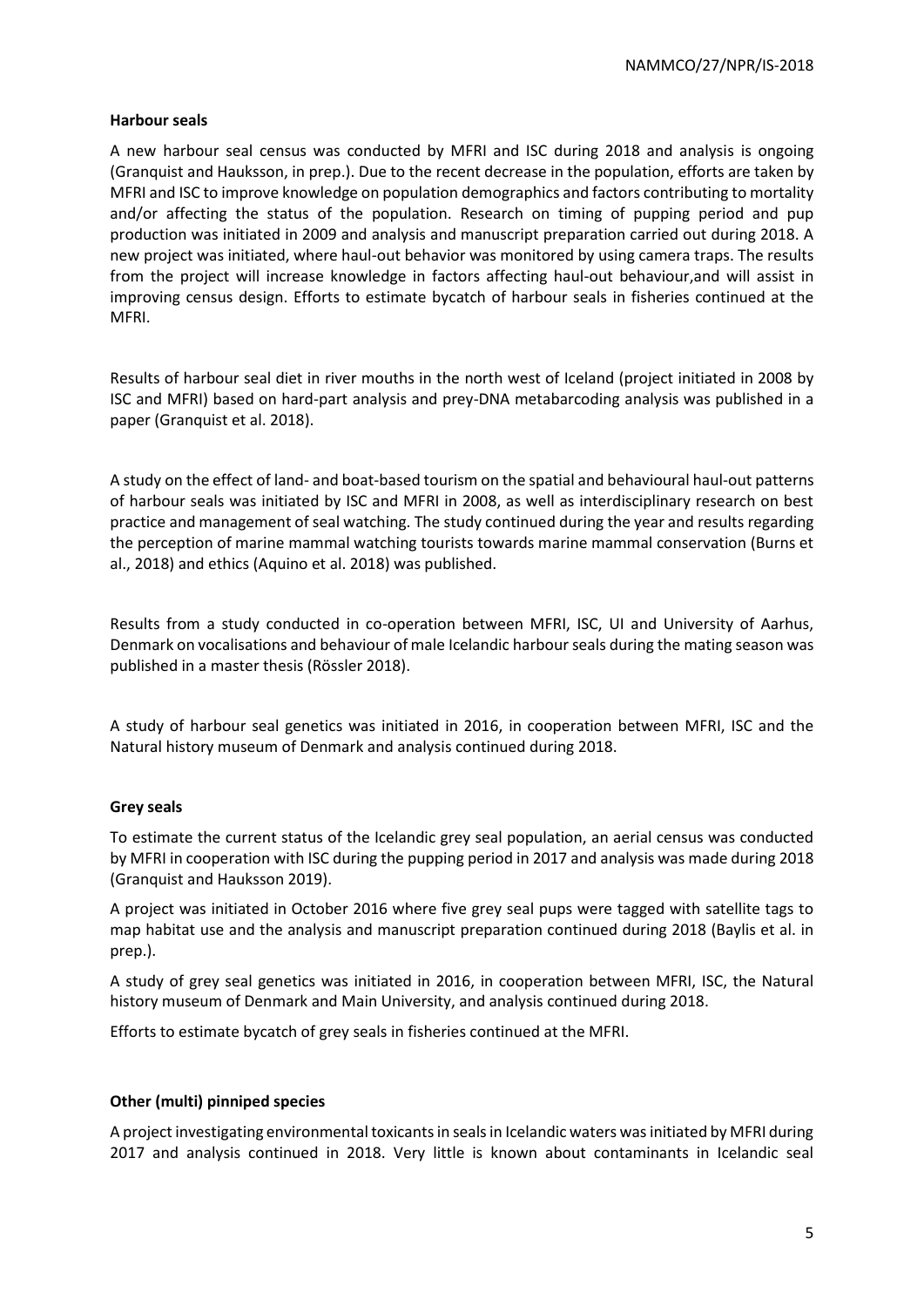populations. The focus of the project is to investigate the contents of new contaminants of concern in marine mammals, including new brominated flame retardants and PFAS (per- and polyfluoroalkyl substances). The project is an international cooperation between Sweden (Naturhistoriska Riksmuséet and Stockholm University), Greenland (Grönlands Naturinstitut) and MFRI (Iceland).

## **Marine mammal redlist**

In 2018, the first National Redlist on Icelandic mammals based on the IUCN criteria was published by the Icelandic Institute of Natural History in co-operation with MFRI [\(https://www.ni.is/midlun/utgafa/valistar/spendyr/valisti-spendyra\)](https://www.ni.is/midlun/utgafa/valistar/spendyr/valisti-spendyra). In total 18 species were assessed, thereof 15 marine mammals. North Atlantic right whales and harbour seals were classified as critically endangered (CR) while blue whales and grey seals were assessed as vulnerable (VU). Both cetacean species harvested by Iceland, fin whales and common minke whales, were assessed as least concern (LC) as were seven other cetacean species including humpback whales and sei whales. Two species (sperm and N-bottlenose whales) could not be assigned conservation status due to data deficiency (DD).

## **III ONGOING (CURRENT) RESEARCH**

## **Pinnipeds**

A harbour seal aerial census is planned in 2020.

# **IV ADVICE GIVEN AND MANAGEMENT MEASURES TAKEN**

# **Cetaceans**

Based on assessments conducted by the Scientific Committees of NAMMCO and the IWC, the MFRI recommended in 2017 that annual catches in 2018-2025 do not exceed 161 fin whales on the East Greenland – West Iceland management area and 48 fin whales in the East Iceland-Faroes management area. On the same basis the MFRI recommended in 2018 maximum annual takes of 217 common minke whales in the Icelandic continental shelf (CIC) area during 2018-2025.

## **Pinnipeds**

**Harbour seals**: MFRI advices that direct hunt should be prevented and that actions must be taken to reduce by-catch of seals in commercial fisheries. MFRI also advices that a hunting management system should be initiated, and that reporting of all seal hunt should be mandatory.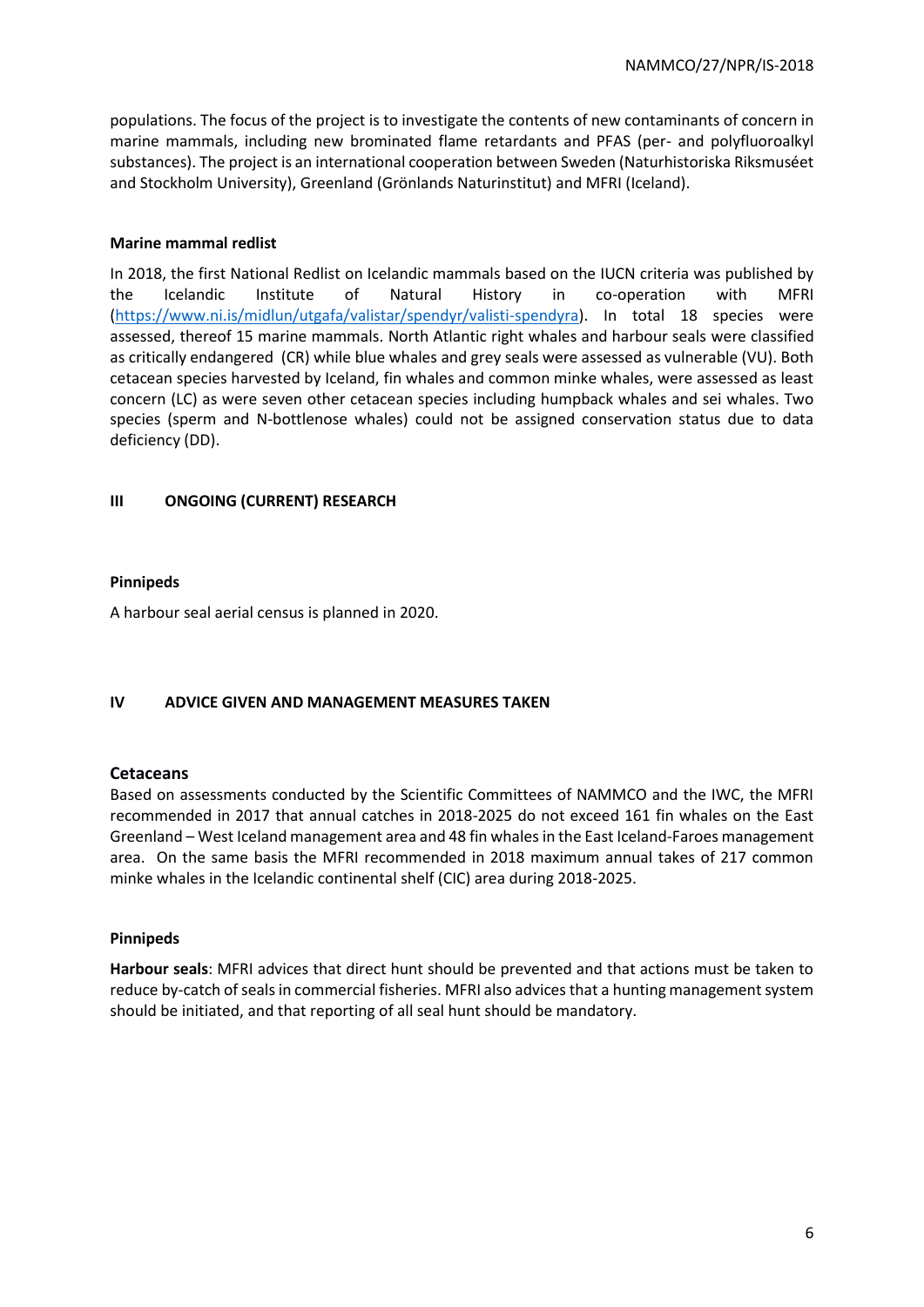**References** (other than below under V)

- Granquist SM and Hauksson E (2019). Aerial census of the Icelandic grey seal (Halichoerus grypus) population in 2017: Pup production, population estimate, trends and current status [Útselstalning 2017: Stofnstærðarmat, sveiflur og ástand stofns]. Marine and Freshwater Research Institution, HV 2019‐02. Reykjavík 2019. 19 pp
- [MorganaVighi, A.Borrell, G.Víkingsson, Th.Gunnlaugsson](https://www.sciencedirect.com/science/article/pii/S0048969718335459#!) [A.Aguilar 2019](https://www.sciencedirect.com/science/article/pii/S0048969718335459#!) Strontium in fin whale baleen: A potential tracer of mysticete movements across the oceans? [Science of The Total](https://www.sciencedirect.com/science/journal/00489697)  [Environment](https://www.sciencedirect.com/science/journal/00489697) [Volume 650, Part 1,](https://www.sciencedirect.com/science/journal/00489697/650/part/P1) Pages 1224-1230 <https://doi.org/10.1016/j.scitotenv.2018.09.103>

# **V PUBLICATIONS AND DOCUMENTS**

## **Peer-reviewed publications**

- Aquino JF, Burns GL and Granquist SM (2018) Seal Watching in Iceland: Ethical Management Development. In J. Dehex (Ed.), The 9th International Conference on Monitoring and Management of Visitors in Recreational and Protected Areas (MMV9): Place, Recreation, and Local Development (pp. 165–167). Bordeaux, France. Retrieved from [https://mmv9.sciencesconf.org/data/pages/last\\_version\\_abstract\\_book\\_7.pdf](https://emea01.safelinks.protection.outlook.com/?url=https%3A%2F%2Fmmv9.sciencesconf.org%2Fdata%2Fpages%2Flast_version_abstract_book_7.pdf&data=02|01||5e9c8e77f61f44da244a08d68b7eec51|8e105b94435e4303a61063620dbe162b|0|0|636849774583483033&sdata=Nf6BiR%2BDsU0TCklFPOnDr23aJSDd019IQb1a%2FIq1Tz0%3D&reserved=0)
- Alves F, Towers J, Baird RW, Olson PA, Bearzi G, Bonizzoni S, Halicka Z, Alessandrini A, Kopelman AH, Yzoard C, Rasmussen MH, Bertulli CG, Jourdain E, Gullan A, Rocha D, Hupman K, Mrusczok MT, Samarra FIP, Magalhães S, Visser IN, Dinis A (2018) The incidence of bent dorsal fins in freeranging cetaceans. Journal of Anatomy 232: 263-269
- Arregui, M.; Borrell, A.; Víkingsson, G.; Ólafsdóttir, D & Aguilar, A. (2018): Stable isotope analysis of fecal material provides insight into the diet of fin whales. Marine Mammal Science, 34(4): 1059-1069.
- Bertulli, CG, Guéry, L, McGinty, N, Suzuki, A, Brannan, N, Marques,T, Rasmussen, MH Olivier Gimenez, O (2018). Capture-recapture abundance and survival estimates of three cetacean species in Icelandic coastal waters using trained scientist-volunteers. Journal of Sea Research 131, 22-31
- Borrell, A.; Saiz, L.; Gauffier, P.; Víkingsson, G.; López, A. & Aguilar, A. (2018) Fin whales as bioindicators of decadal change in carbon and oxygen stable isotope shifts in the North Atlantic. Marine Environmental Research, 138:129-134.
- Borrell, A.; Sant, P.; Víkingsson, G.; Aguilar, A. & García-Vernet, R. (2018): An evaluation of whale skin differences and its suitability as a tissue for stable isotope analysis. Journal of Sea Research, 140:59-62[. https://doi.org/10.1016/j.seares.2018.07.011](https://emea01.safelinks.protection.outlook.com/?url=https%3A%2F%2Fdoi.org%2F10.1016%2Fj.seares.2018.07.011&data=02%7C01%7C%7C45e1a11111e14b90eea108d69c0212ce%7C8e105b94435e4303a61063620dbe162b%7C0%7C0%7C636867930057885280&sdata=dvINacsBYQ%2BCKDWhCaLlbaTF1j4vU9Q4t3jV9YxOHoI%3D&reserved=0)
- Burns GL, Öqvist EL, Angerbjörn A and Granquist S (2018) When the wildlife you watch becomes the food you eat: Exploring moral and ethical dilemmas when consumptive and non-consumptive tourism merge. In Kline, C (ed), Animals, food, and tourism pp. 22-35. Routledge Ethics of tourism: New York.
- Danishevskaya AY, Filatova O, Ford J, Matkin C, Miller P, Samarra F, Yurk H and Hoyt E (2018) Crowd intelligence can discern between repertoires of killer whale ecotypes. Bioacoustics, DOI: 10.1080/09524622.2018.1538902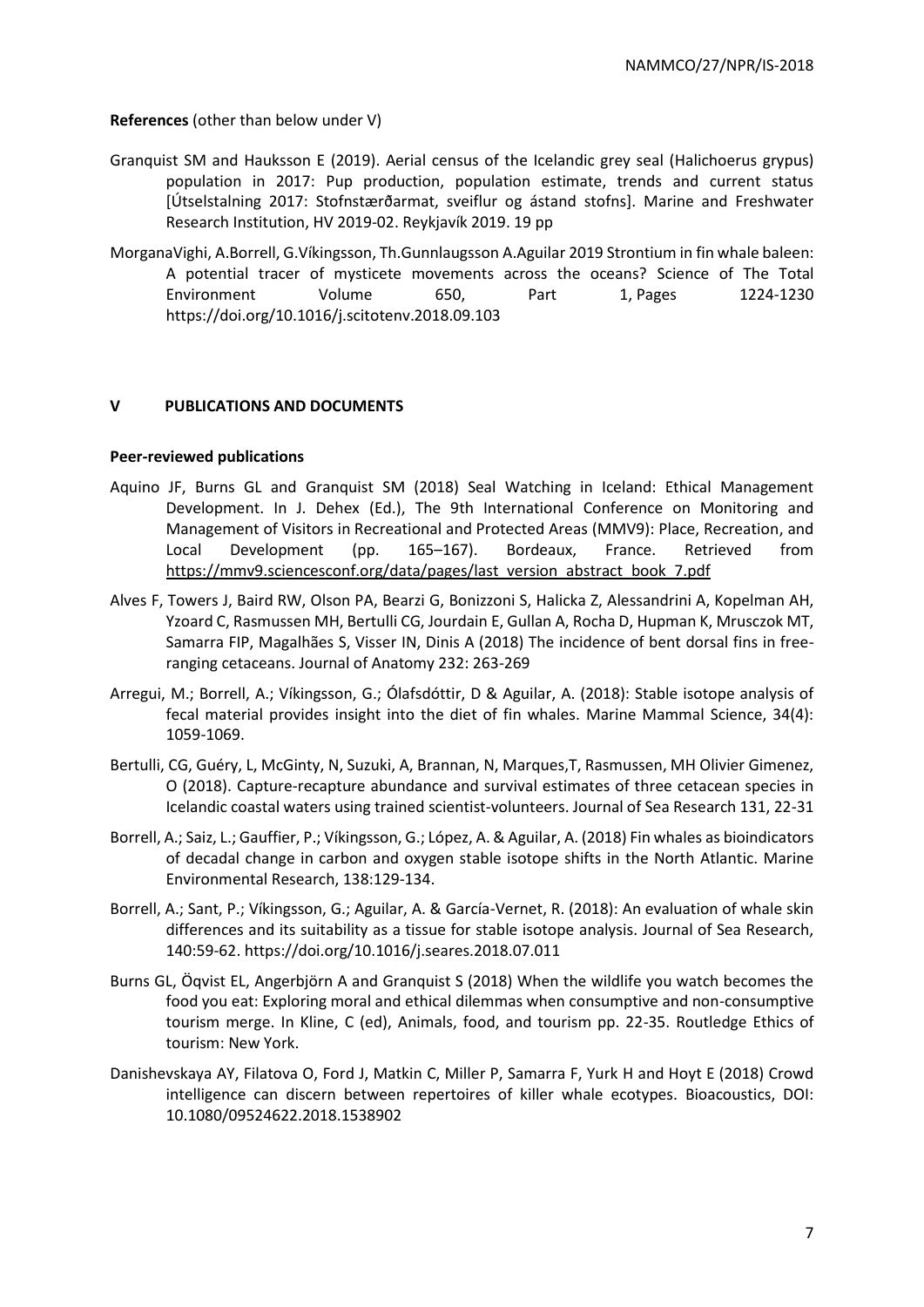- Desforges J-P, Hall A, McConnell B, Rosing-Asvid A, Barber JL, Brownlow A, De Guise S, Eulaers I, Jepson PD, Letcher RJ, Levin M, Ross PS, Samarra F, Víkingson G, Sonne C & Dietz R (2018) Predicting global killer whale population collapse from PCB pollution. Science 361:1373-1376.
- García-Vernet, R.; Sant, P.; Víkingsson, G.; Borrell, A.; Aguilar, A. (2018) Are stable isotope ratios and oscillations consistent in all baleen plates along the filtering apparatus? Validation of an increasingly used methodology. Rapid Communications in Mass Spectrometry, 32: 1257-1262. [https://doi.org/10.1002/rcm.8169](https://emea01.safelinks.protection.outlook.com/?url=https%3A%2F%2Fdoi.org%2F10.1002%2Frcm.8169&data=02%7C01%7C%7C45e1a11111e14b90eea108d69c0212ce%7C8e105b94435e4303a61063620dbe162b%7C0%7C0%7C636867930057875272&sdata=LBf4b7zBHQG%2FhLQSEFZZilh9NLJiOcAENCmM1z7Gono%3D&reserved=0)
- Granquist SM, Esparza-Salas R, Hauksson E, Karlsson O and Angerbjörn A (2018) Fish consumption of harbour seals (Phoca vitulina) in north western Iceland assessed by DNA metabarcoding and morphological analysis, Polar Biology, 1-12.
- Huijser, L.A., Bérubé, M., Cabrera, A.A., Prieto, R., Silva, M.A., Robbins, J., Kanda, N., Pastene, L.A., Goto, M., Yoshida, H. and Víkingsson, G.A., 2018. Population structure of North Atlantic and North Pacific sei whales (Balaenoptera borealis) inferred from mitochondrial control region DNA sequences and microsatellite genotypes. Conservation Genetics, 19(4), pp.1007-1024.
- Lillie, M.A. Vogl, A.W. Raverty,S.A., Haulena, M., McLellan, W.A., Stenson, G.B. and Shadwick, R.E. (2018).The caval sphincter in cetaceans and its predicted role in controlling venous flow during a dive. 2018. J. Exp. Biol. 221: jeb177212 doi: 10.1242/jeb.177212.
- Samarra, F.I., Bassoi, M., Béesau, J., Elíasdóttir, M.Ó., Gunnarsson, K., Mrusczok, M.T., Rasmussen, M., Rempel, J.N., Thorvaldsson, B. and Víkingsson, G.A., 2018. Prey of killer whales (Orcinus orca) in Iceland. PloS one, 13(12), p.e0207287.
- Tavares SB, Samarra FIP, Pascoal S, Graves JA & Miller PJO (2018) Killer whales (*Orcinus orca*) in Iceland show weak genetic structure among diverse isotopic signatures and observed movement patterns. Ecol Evol 8:11900–11913. DOI: 10.1002/ece3.4646
- Vighi, M.; Borrell, A.; Víkingsson, G.; Gunnlaugsson, Th. & Aguilar, A. (2019): Strontium in fin whale baleen: A potential tracer of mysticete movements across the oceans? Science of the Total Environment, 650: 1224-1230.
- Werth, A.J., Lillie, M.A., Piscitelli, M.A., Vogl, A.W. and Shadwick, R.E. (2018). Slick, stretchy fascia underlies the sliding tongue of rorquals Anat. Rec. DOI: 10.1002/ar.24035.

# **Thesis**

Rössler H (2018). Vocal communication of harbour seals. Master thesis, University of Aarhus, Denmark.

- Bolhorn, J and Jörgensen, MS (2018). Potential effects of whale watching vessels on humpback whales' (Megaptera novaeangliae) behaviour in Skjálfandi Bay, Iceland. Master thesis, University of Coepenhagen, 84 pp.
- Madsen, M. (2018). The migratory movement, and abundance, of the blue whales (Balaenoptera musculus) inhabiting the north-eastern Atlantic Ocean, through photo-identification. Master thesis, University of Copenhagen, Denmark, 119 pp.
- Neumann, C (2018). The function of aerial leaps in white-beaked dolphins (Lagenorhynchus albirostris). Master thesis, Master thesis, University of Southern Denmark, 48pp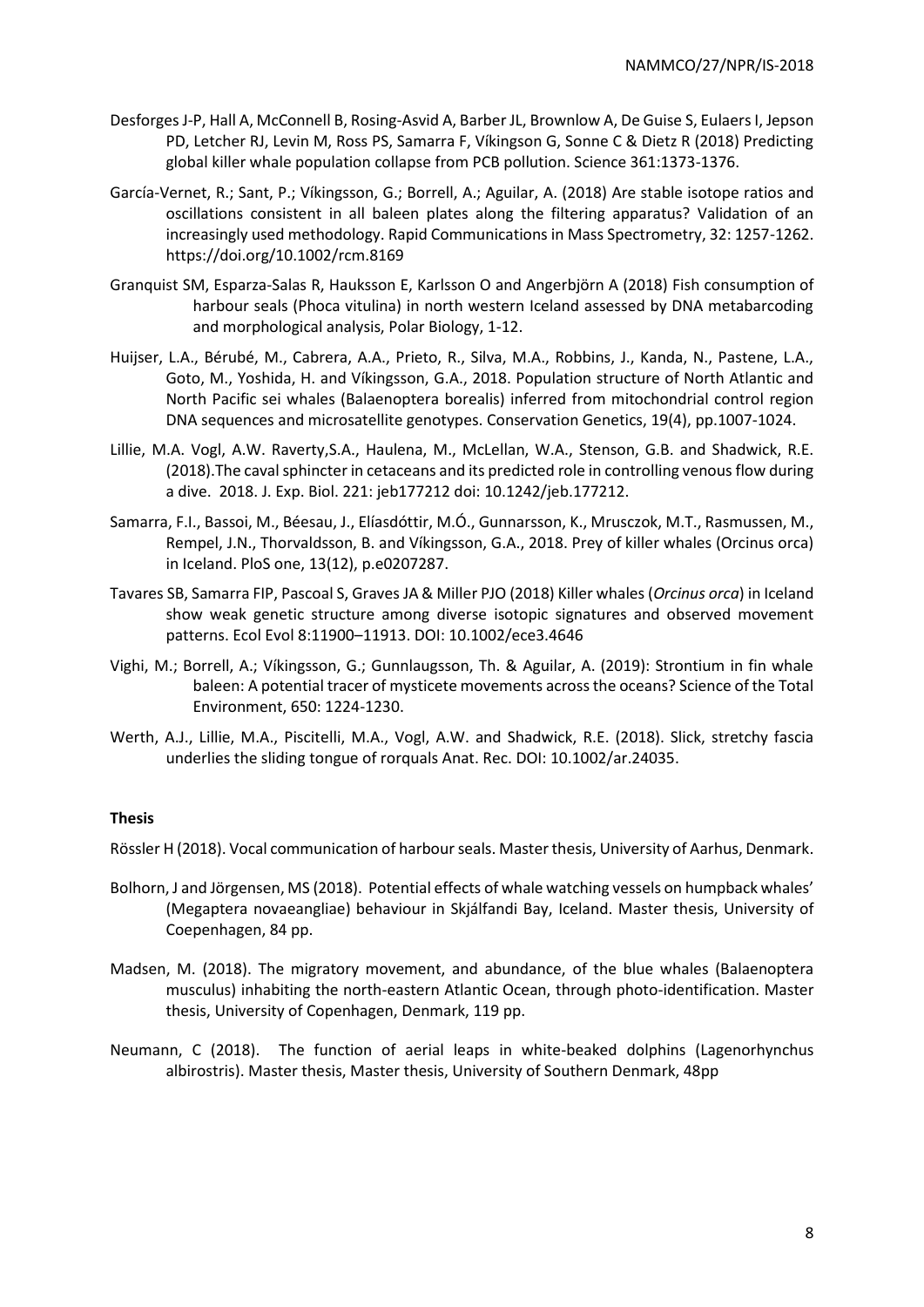## **Reports/Conference abstracts**

- Allison C, Butterworth D S, Canadas A, Cooke J G, Donovan G, Freitas L, Herr H, Kitakado T, M Atsuoka K, Mc Kinlay J P, Palka D, Punt A E, Gunnlaugsson T. and Zerbini A N (2018). Report of the intersessional email group on abundance estimates, status and international cruises. Documnet SC/67b/ASI14 presented to the Annual Scientific Committee Meeting of the International Whaling Commission, 24 April-6 May 2018. 6pp.
- Aquino JF, Burns GL and Granquist SM (2018) Seal Watching in Iceland: A Framework for Ethical Management. MMV9: International Conference on Monitoring and Management of Visitors in Recreational and Protected Areas. August 28-31. Bordeaux, France (oral).
- Aquino JF, Burns GL and Granquist SM (2018). *Developing a framework for responsible wildlife tourism.*  Þjódarspegillinn 2018, 26 October 2018, The university of Iceland, Reykjavík (oral).
- Ben Chehida, Y.; Aguilar, A.; Borrell, A.; Ferreira, M.; Taylor, B. L.; Rojas-Bracho, L.; Roberston, K.; Thumloup, J.; Schumacher, C.; Vikingsson, G. A.; Morin, P. A. & Fontaine, M. C. Evolutionary history of the porpoises (Phocoenidae). 32nd Annual Conference of the European Cetacean Society, 6-10 abril 2018, La Spezia, Italia.
- Chevalard P., Miller PJO, Samarra FIP and Hastie GD (2018) Kinematic and acoustic analysis of herringeating killer whale feeding behaviour during different prey life-stages. 32nd Conference of the European Cetacean Society, La Spezia, Italy, 6-10 April 2018 (short talk) - best student short talk award
- Garcia-Vernet, Sant, P.; Borrell, A.; Víkingsson, G. & Aguilar, A. Intraindividual variation in δ13C and δ15N isotope values in fin whale skin and baleen plates. 32nd Annual Conference of the European Cetacean Society, 6-10 abril 2018, La Spezia, Italia.
- Georgsdóttir, G. I., Hauksson, E., Guðmundsson, G. and Unnsteinsdóttir. E.R. 2018. Selalátur Við Strendur Íslands. Náttúrufræðistofnun Íslands. Vol. 56. 56 vols. Fjölrit Náttúrufræðistofnunar 56. Garðabær: Náttúrufræðistofnun Íslands. [www.ni.is.](http://www.ni.is/)
- Granquist SM, Esparza-Salas R, Hauksson E, Karlsson O, Jónsdóttir IG and Angerbjörn A (2018) What's on the menu? Prey consumption of harbour seals (Phoca vitulina) assessed by DNA metabarcoding and morphological analysis. VistIs 2018. Reykjavík, Iceland. 14 March 2018 (poster).
- Granquist SM and Aquino JF (2018) *Effects of seal watching activities on harbour seal behaviour: The importance of interdisciplinary management approaches.* Þjódarspegillinn 2018, 26 October 2018, The university of Iceland, Reykjavík (oral).
- Jourdain, E., Ugarte, F., Víkingsson, G., Samarra, F., Ferguson, S., Lawson, J. Vongraven, J., Prewitt, J. and Desportes, G., 2018 . North Atlantic killer whales (*Orcinus orca*): a status review. NAMMCO SC/25/18, 56 pp.
- Neumann, C, Wahlberg, M and Rasmussen, MH (2018). Categorizing different types of aerial leaps of white-beaked dolphins (Lagenorhynchus albirostris). ECS conference, La Spezia, Italy.
- Palka D, Cañadas A, Donovan G, De Freitas L, Gunnlaugsson T, Herr H, Pike G, Víkingsson G, Weinrich M and Zerbini AN (2018). Report of the intersessional correspondence group that reviewed the Icelandic humpback whale abundance estimates. Documnet SC/67b/ASI03 presented to the Annual Scientific Committee Meeting of the International Whaling Commission, 24 April-6 May 2018 5pp.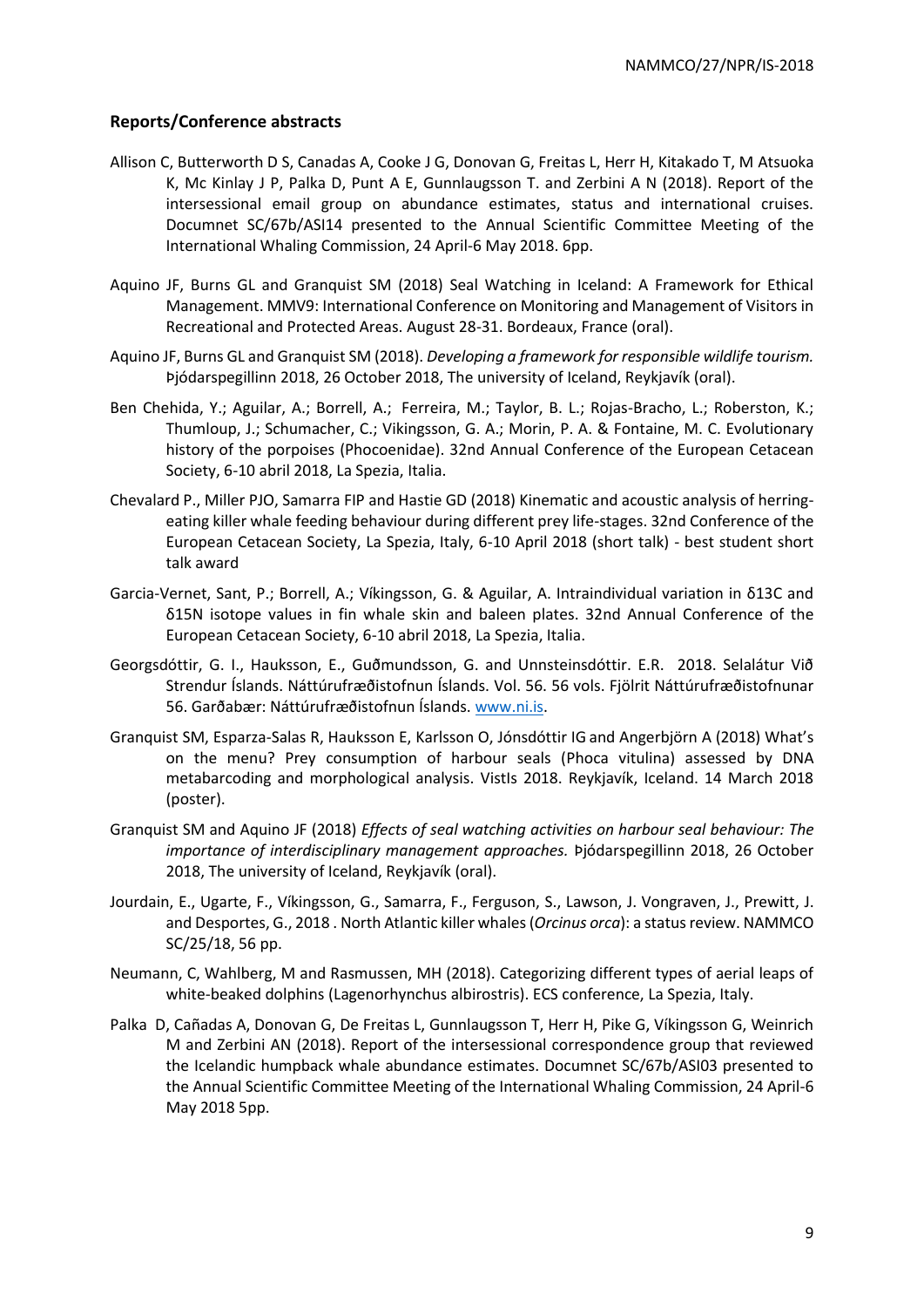- Pike, D.G.,, Thorvaldur Gunnlaugsson, Geneviève Desportes, Bjarni Mikkelsen, Gísli A. Víkingsson and Dorete Bloch (2018). Estimates of the relative abundance of long-finned pilot whales (Globicephala melas) in the Northeast Atlantic from 1987 to 2015 indicate no long-term trends. Document SC25/22 presented to the NAMMCO Scientific Committee Annual Meeting Norway, 13-16 Nov. 2018. 28pp.
- Pike DG, Gunnlaugsson T, Mikkelsen B and Vikingsson GA. (2018). Estimates of the abundance of humpback whales (Megaptera novaeangliae) from the NASS Icelandic and Faroese ship surveys conducted in 2015. Documnet SC/67b/ASI09 presented to the Annual Scientific Committee Meeting of the International Whaling Commission, 24 April-6 May 2018. 21pp.
- Pike DG, Gunnlaugsson T, Mikkelsen B, & Vikingsson G A. (2018). Estimates of the abundance of cetaceans from the NASS Icelandic and Faroese ship surveys in 2015. NAMMCO Scientific Publications, (in prep).
- Prendergast, E Rasmussen, M, Kurr, M and Luisa, O (2018). Boat traffic negatively influences diel rhytmic behaviour in harbour porpoise (Phocoean phocoena) in Skjálfandi Bay, Iceland. ACS conference, California, USA.Samarra FIP and Víkingsson GA (2018) Foraging ecology of presumed herring-specialist killer whales in Iceland. VistÍs - Icelandic Ecological Society conference, Reykjavík, Iceland, 16 March 2018 (oral)
- Samarra, F. 2018. Foraging ecology of presumed herring-specialist killer whales (Orcinus orca) in Iceland. VistÍs - Icelandic Ecological Society conference, Reykjavík, Iceland, 16 March 2018 (oral).
- Schjøtt SR, Dietz R, Teilmann J, Galatius A, Andersen LW, Vieira FG, Cammen K, Harding K, Granquist S, Rosing-Asvid A, Hall A, Carrol E, Kobayashi Y, O´Corry-Crowe G, Hammill M, Stenson G, Frie AK, Kovacs K, Lydersen C, Härkönen T, Olsen MT (2018) Global phylogeography and population genomics of the harbour seal The Society for Marine Mammology, 22nd Biennial Conference, 2017, Halifax, Nova Scotia, Canada, 23-27 October (oral).
- Schnitzler, J, Rasmussen, MH, Lucke, K, Akamatsu, A, Wahlberg, W, Baltzer, J, Stepien, EN, Villum, M, Ruser, A and Siebert, U (2018). Impact of vibroseismic underwater sound on the behaviour of baleen whales. ESOMM conference, Hague, the Netherlands
- Vighi, M.; Borrell, A.; Víkingsson, G.; Gunnlaugsson, Th. & Aguilar, A. Baleen plates of mysticetes adsorb strontium during their growth. 32nd Annual Conference of the European Cetacean Society, 6- 10 April 2018, La Spezia, Italia (poster).
- Víkingsson, G. 2018. Distribution of cetaceans in Icelandic waters. Is there a need for further protection? Marine Sanctuaries. Transatlantic Perspectives & New Research in Icelandic Waters. University of Iceland. 22. February 2018 (oral)
- Víkingsson, G. 2018. Iceland area status report. Joint IMR/NAMMCO International Workshop on the Status of Harbour Porpoises in the North Atlantic. Annex 3.
- Víkingsson, 2018. Ástand hvalastofna við Ísland Nýlegar breytingar. Rótarýklúbbur Reykjavíkur, 13. June 2018 (oral).
- Víkingsson, G., Gunnlaugsson, Þ. and Halldórsson, S.D. 2018. Breytingar á útbreiðslu og fjölda hvala við Ísland undanfarna þrjá áratugi. Áhrif loftslags. Decadal changes in distribution and abundance of cetaceans in Icelandic and adjacent waters. – a consequence of climate change? VistÍs - Icelandic Ecological Society conference, Reykjavík, Iceland, 16 March 2018 (oral).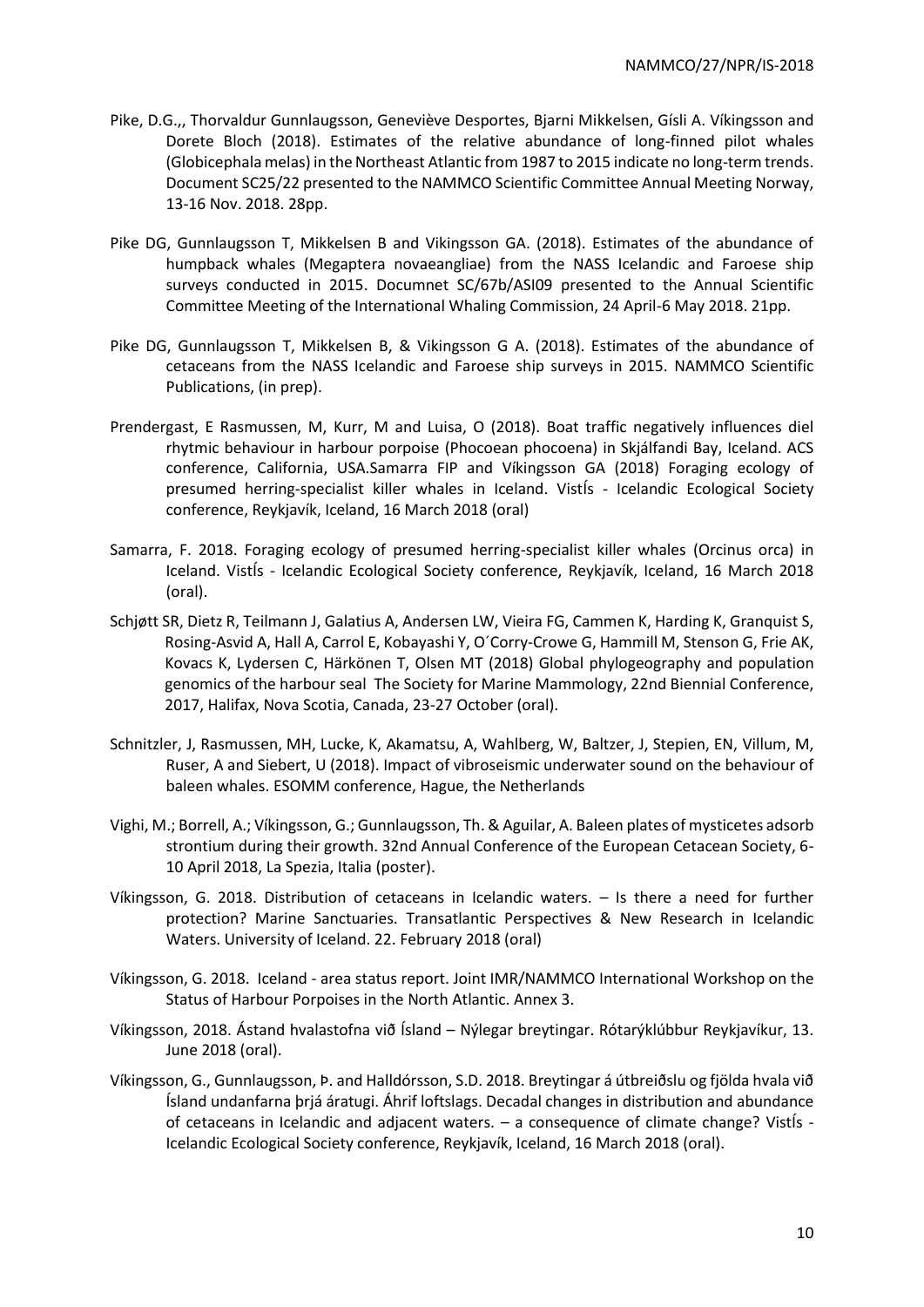# **VI APPENDIX 1 - CATCH DATA**

## **VII APPENDIX 2 - BY-CATCH DATA**

#### **a. Short narrative**

Bycatch of marine mammals was monitored in all major fisheries in Icelandic waters in 2018, through logbook submissions, reports from onboard inspectors from the Directorate of Fisheries and in the MFRI annual gillnet survey. Draft report on bycatch in Icelandic fisheries was presented to the NAMMCO Bycatch working group in May 2017, and has since been edited to account for the recommendations of the group.

By-catch in research surveys and when observed by inspectors on fisheries vessels is reported in Appendix 2. By-catch by fishermen now comes from electronic log-books only. Fishermen category "Lumpsucker nets" may include monk fish nets. It should be noted that reported numbers of by-catch is underrepresented to an uncertain extent and hence numbers should not be regarded as reliable. However, some increase has occurred in the by-catch reporting from fishermen the past year (see last year's *Iceland progress report* and the report from the NAMMCO Scientific Committee Working Group on By-catch, in Cph). There may be some overlap in the by-catch reported by fishermen and reports from the inspection. Numbers are given as requested in a separate sheet.

## **VIII APPENDIX 3 - STRANDINGS**

## **a. Short narrative**

All cetacean standings should be reported to the MFRI and when possible autopsies are conducted. Genetic samples are stored in the genetic database at the institute.

Numbers are given as requested in a separate sheet.

No records are kept of pinniped strandings at the MFRI.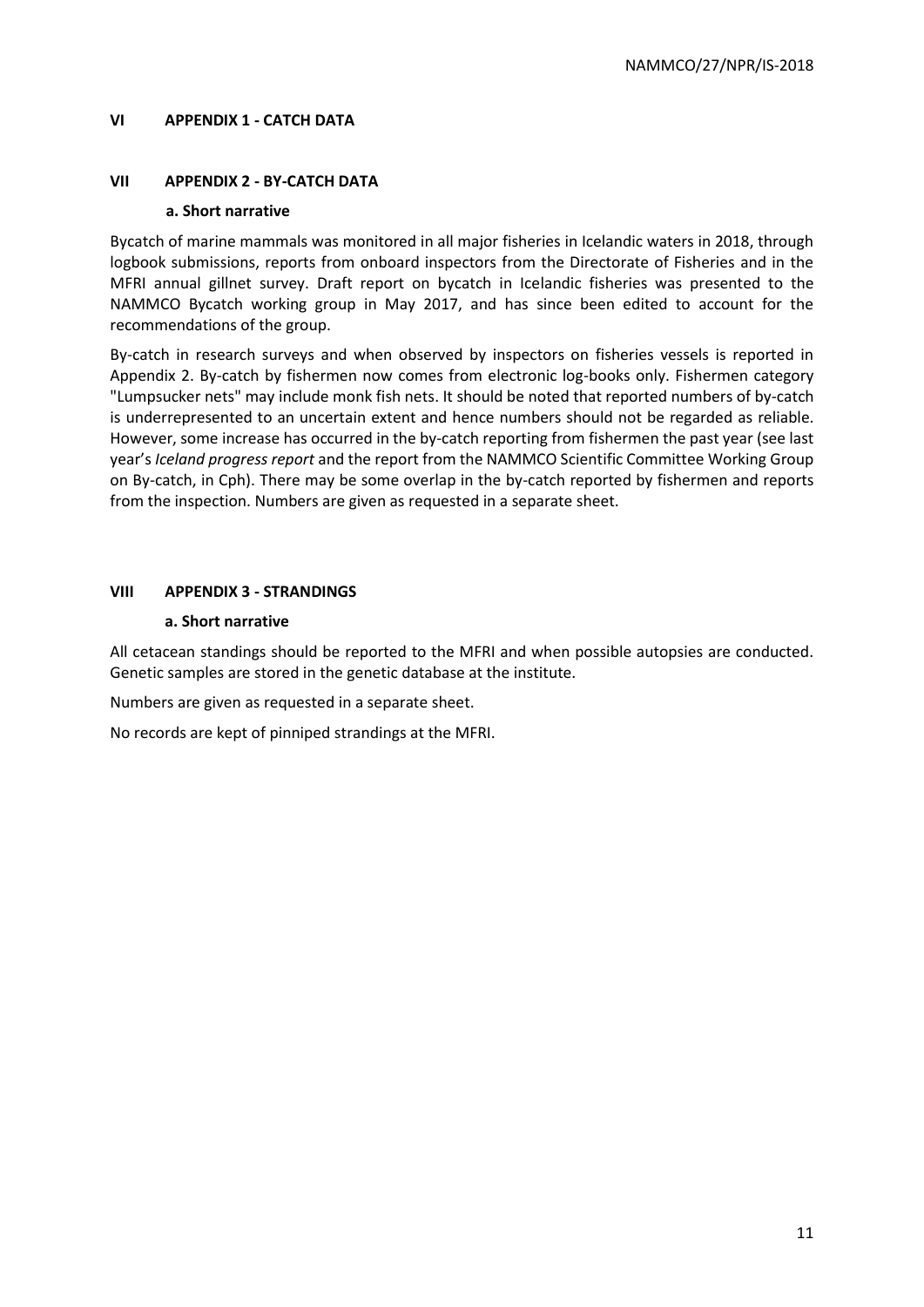## **IX APPENDIX 4 – Special study (summary)**

**Whale inner ears and sea sickness evolutionary and anatomical considerations**

**Prof. Hannes Petersen**

**University Hospital of Iceland**

#### **Background**

The vestibular part of the inner ear is of special interest regarding sea sickness, as observation has shown that if you do not have functional inner ear, you won't become sea sick. In a motion rich environment as at sea, both inner ears are equally stimulated, giving the brain the sensation of this extensive movement. At the same time the eyes and proprioception are signalling almost motionless environment. This conflict of sensory information conveyed to the central nervous system for computation, generates efferent autonomic link that is responsible for most of the disturbing symptoms a person feels during motion sickness.



As a healthy inner ear is required, one can say that motion sickness and seasickness are symptoms of a healthy individual finding himself in an unhealthy environment, as experienced at sea or more important when swimming in sea. The most frequent report of those swimming across The Canal is that the most difficult thing about it is not the actual enduring of the swim itself, but more the burden of seasickness. In the same sense one can argue that aquatic mammals must also suffer from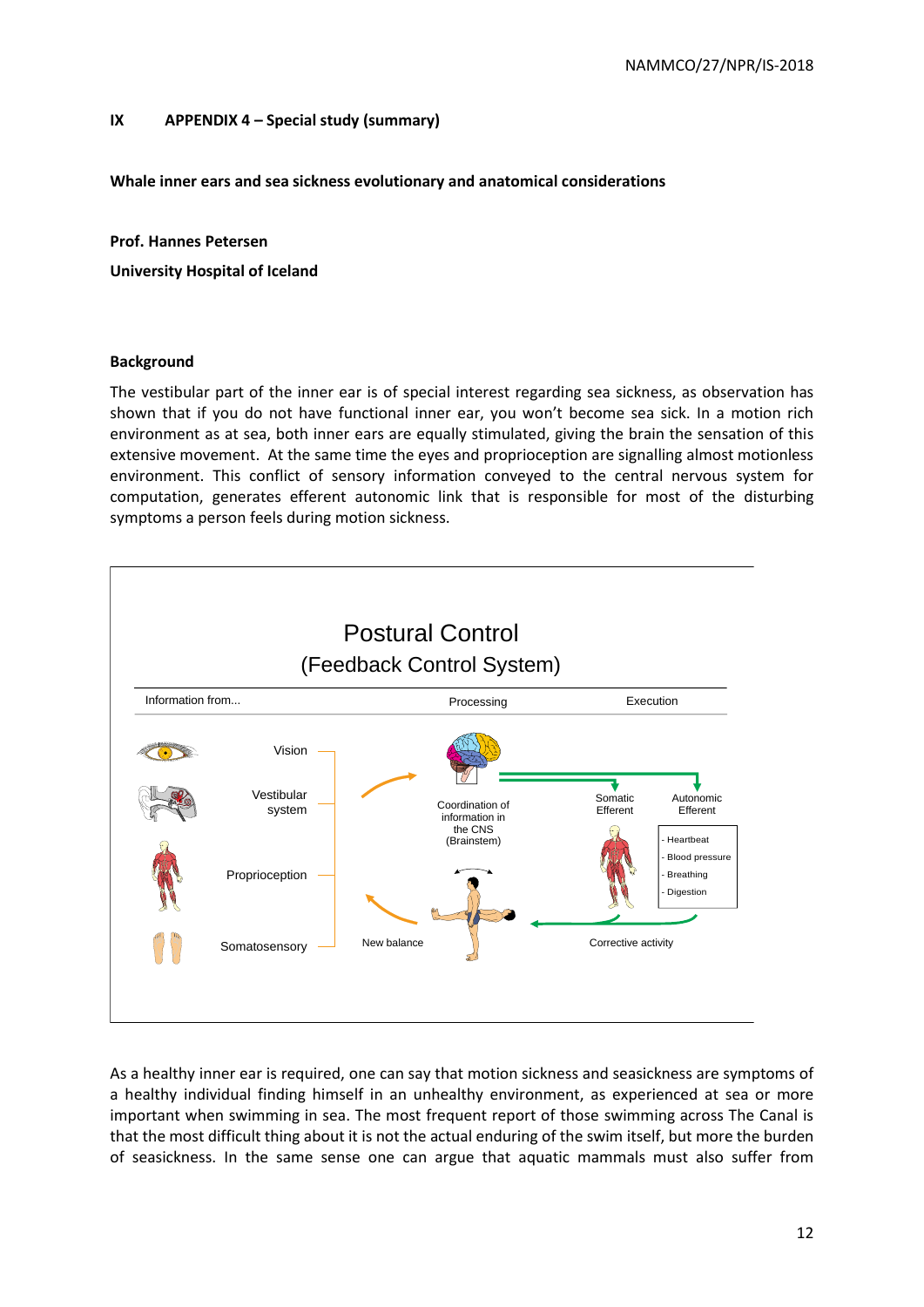seasickness, unless they have developed means to adapt against the moving environment of the troubled sea. Therefore it has been interesting to look into the inner ear of whales and try to find out how they have compensated through evolution against sea sickness.

It has been shown that medical imaging is a usefull tool, evaluating the evolutonary changes between species [\[J Anat.](javascript:AL_get(this,%20) 2000 Jul;197 ( Pt 1):61-76. Using diagnostic radiology in human evolutionary studies. [Spoor F,](http://www.ncbi.nlm.nih.gov/pubmed?term=%22Spoor%20F%22%5BAuthor%5D) [Jeffery N,](http://www.ncbi.nlm.nih.gov/pubmed?term=%22Jeffery%20N%22%5BAuthor%5D) [Zonneveld F.](http://www.ncbi.nlm.nih.gov/pubmed?term=%22Zonneveld%20F%22%5BAuthor%5D)]. Using these techniques an interesting

Inner ears of some 26 fin whales have been scanned and modelled. The preliminary results are, that the vestibular part of the inner ear, i.e. the semicircular canals as well as utriculus and sacculus which are the main gravity detecting receptors of the inner ear have diminished.



This corresponds with the fact that people that find themselves in water, do not detect gravity, even though gravity exists in water, i.e. it is more the pressure against the skin that gives information about the depth. Regarding the semicircular canals and their importance in moving the eyes (vestibulo ocular reflex) in accordance with head movemenst, the fact that they have also diminished is reflected by the head movements of whales that are very restricted owned to the fact that their cervical vertebrate are fused. The inner ear is the part of the ear where forces of the environment are transformed into electrical signals, used by the central nervous system for computation that base body orientation, posture and movement. These receptors have certainly caused the ancient aquatic mammals to be seasick and therefore the central nervous system has reduced the liability of this information and kept it aside and that is probably the cause of the fact that they have atrophied.

# **Methods:**

A non-invasive method was developed to reconstruct the 3D appearance of whale inner ear and to compare its morphology to human inner ear. This work uses method based on computed tomography (CT), segmentation techniques and rapid prototyping technologies to isolate and visualize the inner ear structure. Moreover this work establishes methods and protocols to determine volume and voxel